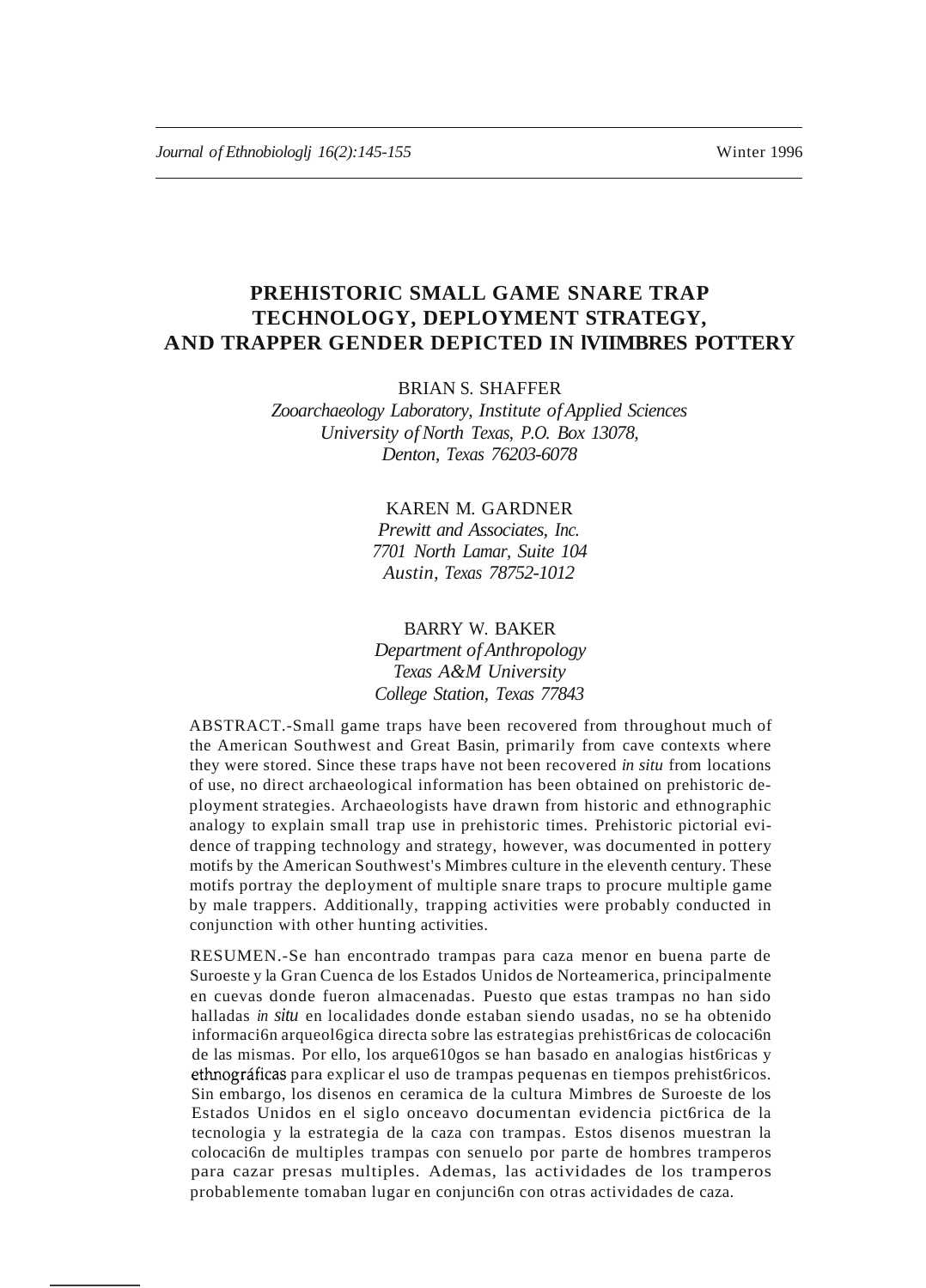RÉSUMÉ.— L'exploration d'une grande partie du Sud-Ouest et du Grand Bassin americain a permis la mise à jour de pieges à petit gibier provenant principalement de cavernes où ils etaient remises. Ces pieges n'ont pas été retires *in situ* de leurs lieux d'usage et, par consequent, nous n'avons aucune information archeologique directe sur les strategies prehistoriques d'utilisation. Ainsi, les archeologues ont dû travailler à partir d'analogies historiques et ethnographiques pour expliquer I'usage des petits pieges durant la prehistoire.Toutefois des temoignages picturaux sur la technologie et les strategies de piegeage nous sont parvenus sous la forme de motifs de poterie. La poterie du lle siec1e provient de la culture mimbres du Sud-Ouest americain. Les motifs montrent des trappeurs mâles deployant de nombreux pieges a lacets dans Ie but de prendre plusieurs sortes de gibiers. II semble egalement que les activites de piegeage aient été menees conjointement avec d'autres activites de chasse.

#### INTRODUCTION

Trap use has been documented historically and ethnographically as an effective technique for procuring animals of varying sizes (Anell1960, 1969; Coon 1971; Hudson 1991; Oswalt 1976). This was especially true in the American Southwest and Great Basin, where much of the human-exploited animal biomass consisted of small game. For small game, traps often provided a more effective means of procurement than other hunting methods, such as the use of bows and arrows.

While small game trap use was documented in historic times in western North America (e.g., Beaglehole 1936; Beals 1933, 1943; Bennett and Zingg 1935; Cushing 1920; Kelly 1932; Loeb 1932, 1933; Pennington 1963; Radin 1923; Reagan 1919-1921; Spier 1955; Stephen 1936; Steward 1933), prehistoric use of traps for small game is not as well documented. Most prehistoric Native American traps, such as snares, were made out of perishable materials (hair, plant fibers, or wood) and are rarely preserved intact, unless recovered from dry cave contexts (e.g., Aikens 1993; Cosgrove 1947; Echlin et al. 1981; Elston 1986; Fowler 1963; Guernsey and Kidder 1921; Gunnerson 1959; Janetski 1979, 1980; Kidder and Guernsey 1919; Lambert and Ambler 1961; Loud and Harrington 1929; Morris 1980; Schellbach 1927). Studies such as these provide a range of data about traps, including the types of traps, their antiquity, materials, methods of construction, methods of repair, and storage or caching in caves. When recovered archaeologically, these traps closely resemble those described ethnographically for the procurement of smaller game such as birds, rodents, rabbits, and small carnivores (Beals 1933:349, 1943:16; Bennett and Zingg 1935:117; Fowler 1986:82; Gilmore 1953:153; MeKennan 1935:64; Pennington 1963:91-92). Unfortunately, because the traps were recovered from places of storage, little direct contextual information has been ascertained about prehistoric trap use or deployment.

Two studies discussing prehistoric trapping from the West and Southwest inferred that prehistoric trappers probably did not just set individual traps, but also set series of traps in "trap lines" (Echlin *et al.* 1981:65; Janetski 1979:312). This trapping strategy was inferred on the basis of the recovery of numerous bundles of multiple snares from caches in dry caves. The numbers of snares was analogous to ethnographic sources that described using multiple snares in trap lines. New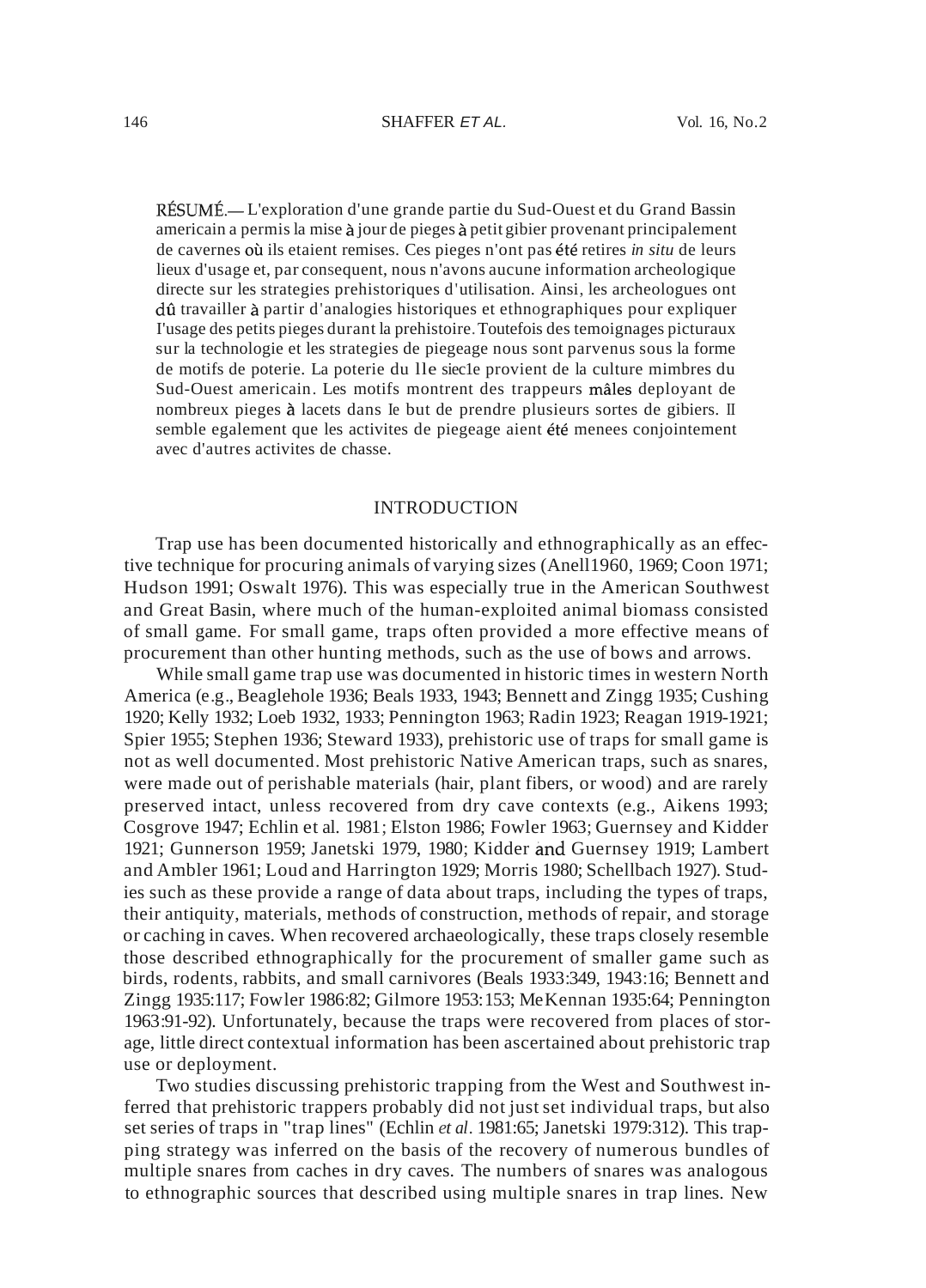insight into prehistoric trapping comes from southwestern New Mexico in the form of pictorial evidence painted on the interior of Classic Mimbres bowls. These motifs match ethnographic data for trap line use and positively identify the use of trap lines in prehistory.



FIGURE I.-Map of Mimbres region.

#### MIMBRES OVERVIEW

The Mimbres (A.D. 200 - 1150) were a regional group of the Mogollon, with most of their sites concentrated in the Mimbres River Valley of southwestern New Mexico (Figure 1). During the Classic Period *(AD.* 1000-1150), the Mimbres people lived in above-ground pueblo structures and produced much of the pottery for which they are known. By *AD*. 1150 the core area of the Mimbres was abandoned and the pottery was no longer produced (Anyon *et ai.* 1981; Anyon and LeBlanc 1980; Gilman 1987; LeBlanc 1983a, 1983b:23-33; Shafer 1982a, 1982b; Shafer and Brewington 1995; Shafer and Taylor 1986).

The Mimbres people are known for their elaborate pottery that was painted and decorated with geometric and naturalistic motifs on the inside of ceramic bowls. The naturalistic motifs are often quite explicit, detailed, and provide useful information about prehistoric lifeways by portraying specific tools, activities, ceremonies, and often the sex of the persons portrayed. Many of the motifs com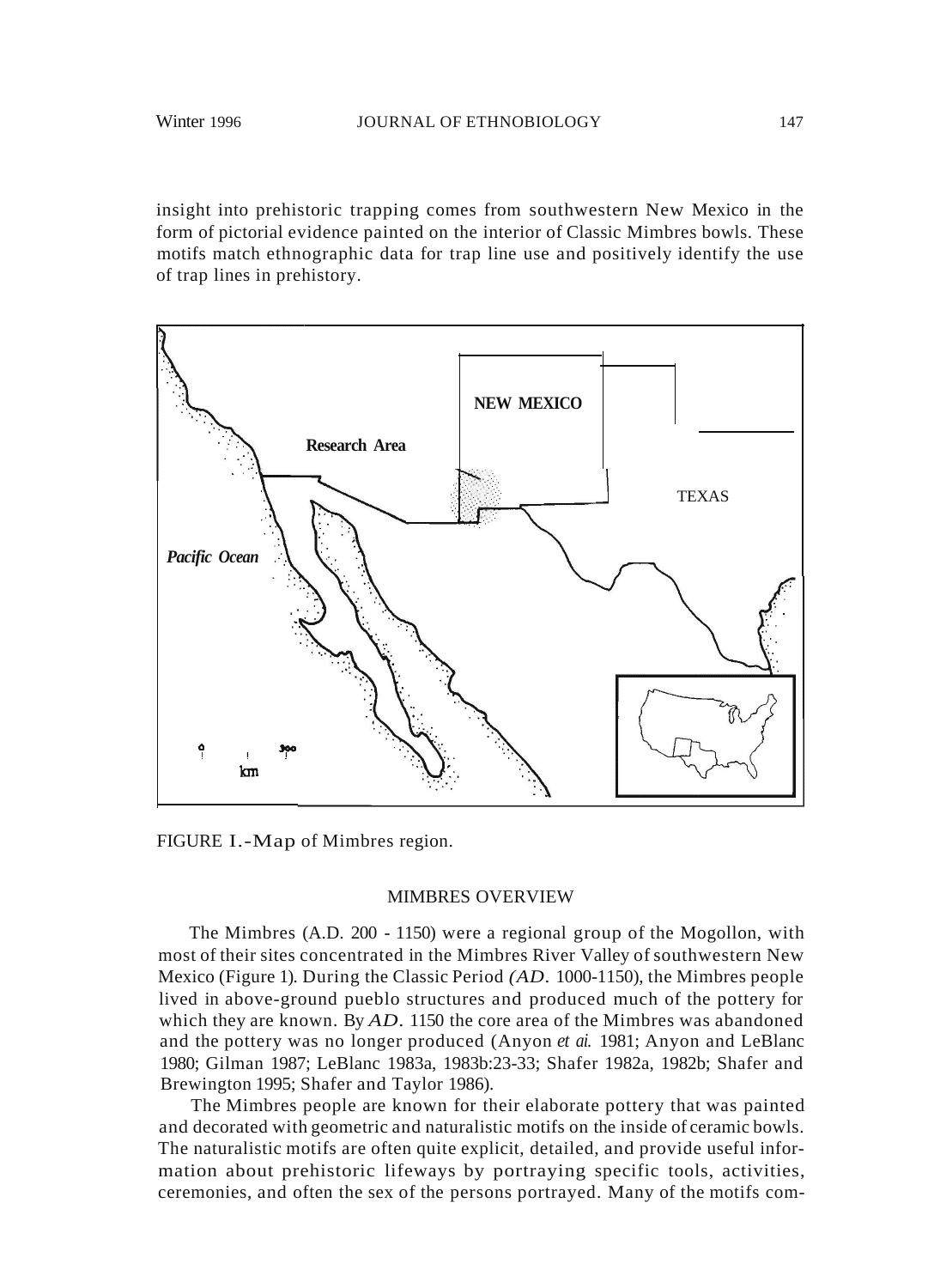pare closely with ethnographically documented daily, seasonal, and ceremonial activities for Puebloan and other Native American peoples (Brody 1977:203-207, 1983:123; Carr 1979:4; Fewkes 1989a [1914], 1989b [1923], 1989c [1924]; Kabotie 1982; LeBlanc 1983a:120-137; Moulard 1984:xxiv-xxv; Shaffer and Gardner 1995a, 1995b; Shaffer *et al.* 1995; Snodgrass 1973:11). The link between the motifs and the ethnographic record is importantsince many of the motifs portray intangible technology, behavior, and artifactual technologies that either cannot, or did notsurvive otherwise in an empirically recognizable manner in the Mimbres archaeological record (Shaffer and Gardner 1995a, 1995b; Shaffer *et al. 1995).*

### DESCRIPTION OF MIMBRES SNARE TRAP MOTIFS

No Mimbres artifacts have been identified and reported as traps, although most Mimbressites abound with remains ofsmaller animals that zooarchaeologists assumed were procured, in part, by trapping (Olsen and Olsen 1996; Powell 1977; Shaffer 1991). Two Classic Mimbres bowIs and one sherd (Figures 2-4) depict the use of traps (snares) for the procurement of small game. While Figures 2 and 3 have been previously identified as trapping scenes (Brody 1977, Figure 167; 1983, Figure 98; Crimmins 1930, Plate 22; Fewkes 1989b [1923:7-8], Figure I), none of the motifs have been synthesized in relation to ethnographic data. Furthermore, not only is information provided about Mimbres snaring technology, these motifs provide insight as to the strategy of deployment, sex of the trappers, and related activities combined with trapping.



FIGURE 2.-Trappers setting snares (redrawn from Brody 1983, Figure 98).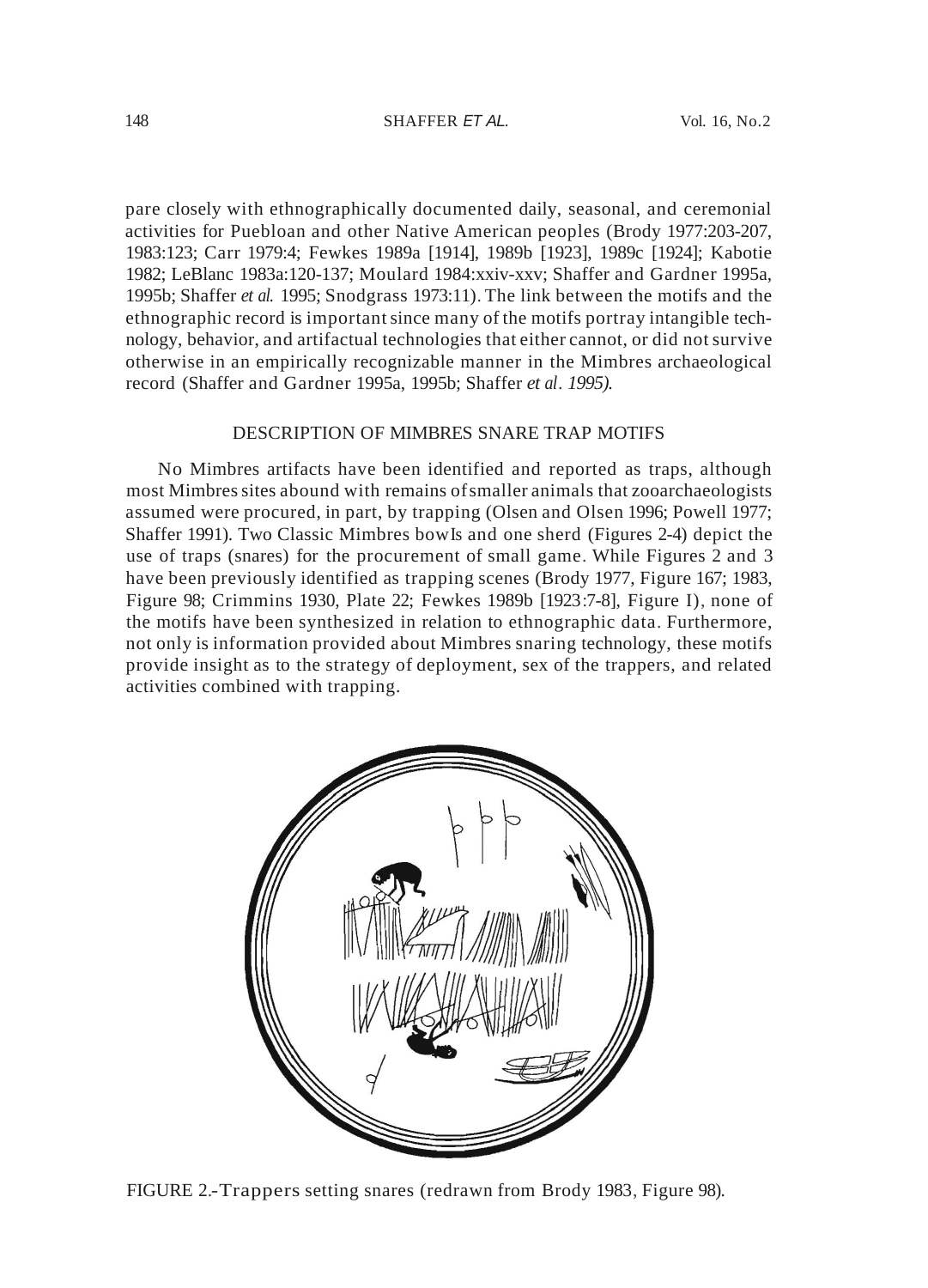

FIGURE 3.-Male trapper, unset, and sprung snares (redrawn from Fewkes (1989, [1923:7-8, Figure1]) and Brody (1977, Figure 167).

Images of traps and trap technology are rare on Mimbres pottery. Figures 2-4 represent the only reported examples from published Mimbres literature or documented among the 5288 Mimbres vessel record cards curated in the Mimbres Archives in the Maxwell Museum of Anthropology at the University of New Mexico. While an W1common motif, the drawing of all three snare motifs is uniform. For example, all W1sprung snares are drawn as a loop on a straight line. All set snares were deployed in "Y"-shaped gaps in the vertical lines, possibly representing grass or other wild plants, crops, or fences. The fact that each design motif was drawn similarly in each figure indicates that a common practice and technology are portrayed.

Depicted in Figure 2 are two people who are setting snare traps. Both people appear to be sitting or kneeling and bent over while setting the snares. In the hands of the person at the top of the motif is an unset snare. To the front of this person one snare has already been set (in the "Y"-shaped gap in the vertical lines) and behind this person are three unset snares. The verticallines into which the snares are placed may represent tall grass or other wild vegetation, crop rows (for garden hunting), or possibly a fence to guide animals to the snares (e.g., Crimmins 1930; Oswalt 1976:135; Spier 1955:4).

The person setting the snare at the bottom of Figure 2 appears to be a male. This assessment is made based on the presence of an apparent phallus, and the presence of a hair knot or bun on the back of *his* head, frequently portrayed on anatomically explicit males in Mimbres pottery. The sex of the person at the top of Figure 2 is not recognizable from the image depicted. By contrast to the male at the bottom of the figure (shown with anatomically and culturally male traits), the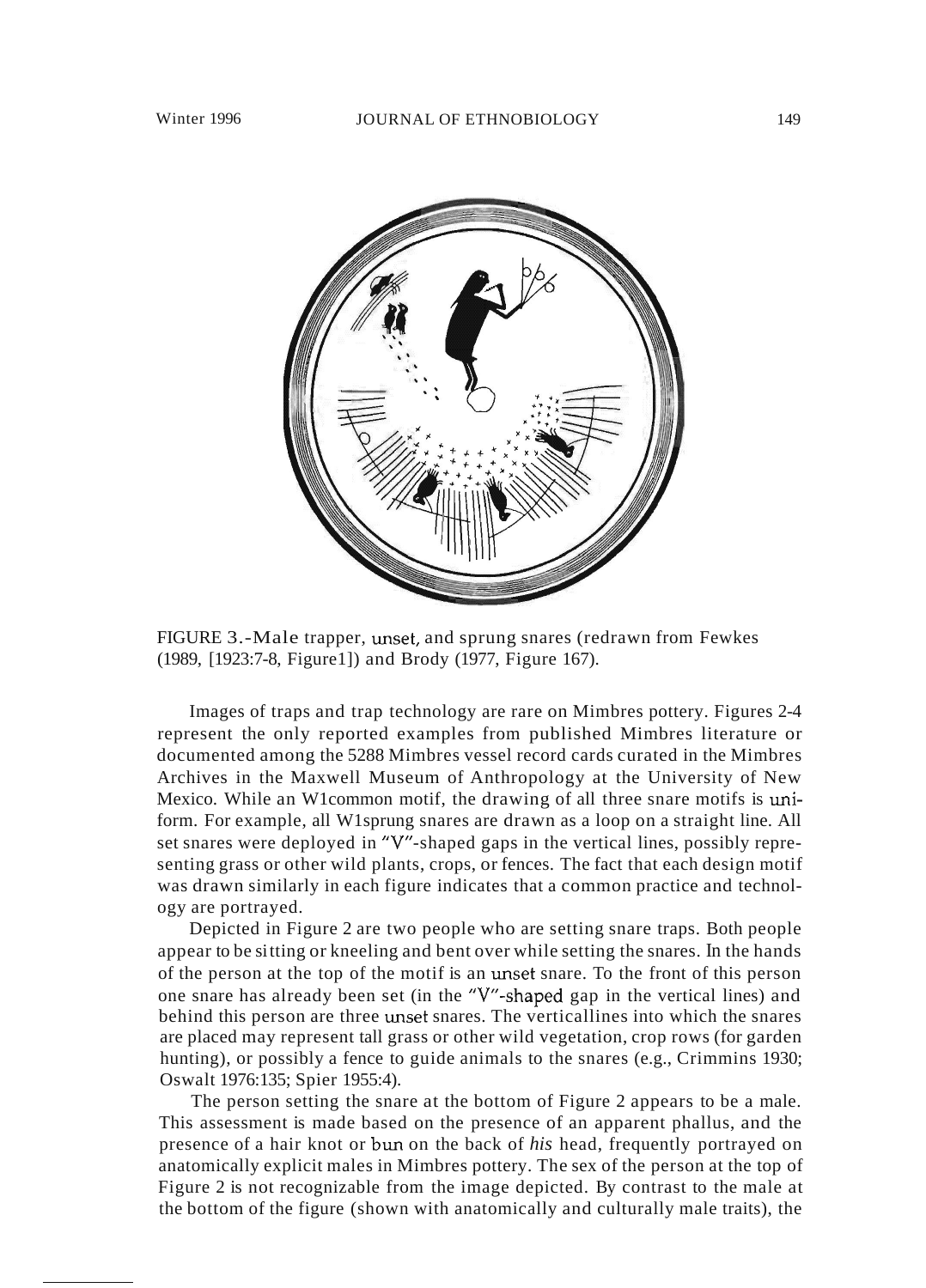#### 150 SHAFFER ET AL. Vol. 16, No.2

person at the top is not shown with such sex or gender traits and therefore could be a female, adolescent, or another male depicted without detail. For example, females in Mimbres pottery motifs are usually depicted with anatomical traits such as breasts or being pregnant, and cultural traits such as string apron sashes (LeBlanc 1983a), baskets, or hair whorls.

Additional implements are present on the right side of Figure 2. At the top right are a bow, two arrows, and an unidentified bilobate object. The bilobate object may be representative of bundled snares which have been recovered throughout the West and Southwest (Echlin et al. 1981; Janetski 1979, 1980), or could be a bilobed gourd with a carrying strap. At the bottom right are two more objects, one of which is a sword or staff motif, while the other is an unknown object. The triangular shape in the middle of the bowl in the top row of vertical lines is part of a "kill" hole in the center of the bowl. "Kill" holes may indicate that the bowl was ritually punctured before interment with a human burial (Brody 1977:51-52; LeBlanc 1983a:64; Snodgrass 1973:10). Most of the broken pottery from the "kill" hole was recovered and reconstructed except for the missing triangle.

The result of successful trapping is presented in Figure 3. Brody (1977:203- 204) described Figure 3 as a man trapping birds in a garden, although Brody felt the motif may also depict a mythical story. Crimmins (1930:74) identified this motif as a trapper with snares set in the openings along a constructed wattle fence. At the top of Figure 3, a male trapper holds an unidentified object, possibly a feather, in one hand and three snares in the other. At the bottom of the bowl's design are four traps that have been set in the gaps of vertical lines. Three traps are sprung and contain captured birds. A fourth trap remains unsprung. The "X" marks under the snared birds possibly indicate the footprints of the birds.

The group of objects at the top left of Figure 3 includes several items. The two birds depicted may be escaping the snares or may represent dead birds harvested from the snares. The footprints under these two birds appear to belong to the trapper and not the birds. Near these two birds are three additional vertical lines and a bilobate object that was similar to the object described in Figure 2. The circular shape below the trapper is a "kill" hole.



FIGURE 4.-A set snare motif painted on a ceramic sherd recovered from Swarts Ruin (redrawn from Cosgrove and Cosgrove 1932, Plate 232g).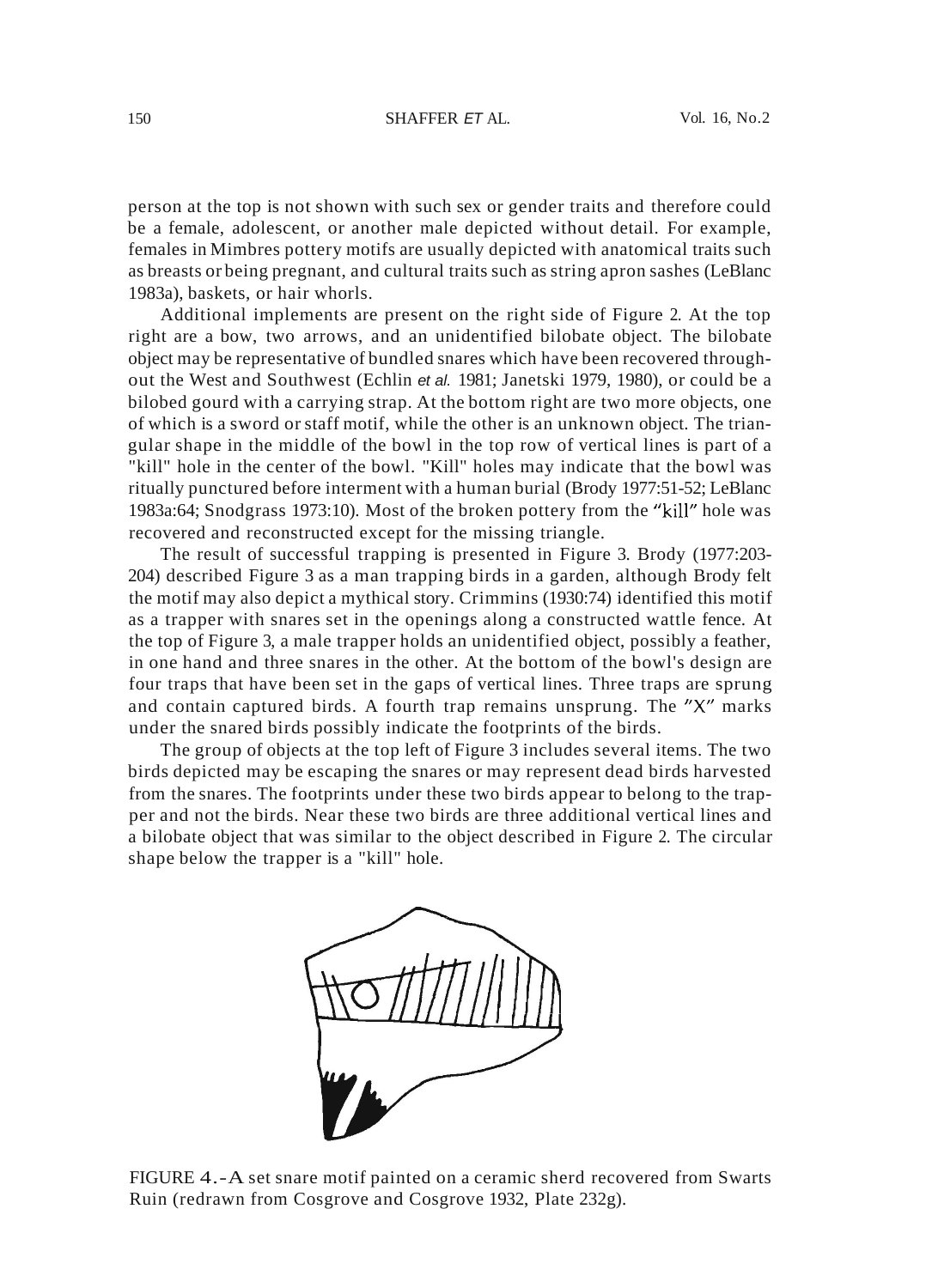Figure 4 consists of a sherd recovered from Swarts Ruin (Cosgrove and Cosgrove 1932, Plate 232 g). Similar to Figures 2 and 3, Figure 4 shows the vertical lines with a *"V"-shaped* gap, and a snare placed in the gap. Also shown at the bottom left are two shapes with jagged edges. These may represent human feet and toes, although they could also represent bird tail feathers.

## DISCUSSION

In western North America, trapping was documented as a male dominated activity, where multiple traps were set to increase the chances of success (Beaglehole 1936:17, 1937:18; Beals 1933:349; Du Bois 1935:13; Kelly 1932:88; Spier 1928:113; Underhill 1991:63-64; White 1962:301-302), as seen in both Figures 2 and 3. In Figure 2 one male is setting multiple traps with another person (sex and gender undetermined), and in Figure 3 a man is depicted holding three traps in association with four other deployed traps. These graphical Mimbres representations substantiate Janetski's (1979:312) and Echlin *et al.'s* (1981) inferences that prehistoric peoples set multiple traps simultaneously, as has been described historically.

Deployment of trap lines represents a form of sequential multiple predation (Steele and Baker 1993), where the trappers attempt to increase their success and to maximize their bounty by using multiple traps during a single trapping episode. The use of these traps reflects a nonselective hunting strategy where the trapper does not choose the target prey individually in terms of age orsex (Hudson 1991), but apparently is selective in terms of the targeted prey species (in this case, birds). The presence of the bow and arrows in Figure 2 would indicate that snaring was probably combined with other animal procurement activities, such as either selective or opportunistic hunting. Thus, Figure 2 depicts a possible multi-task procurement strategy of both snaring and hunting, as has been documented historically (e.g., Wheat 1967:69-73). If the vertical lines are indeed crop vegetation, then the repeated depiction of snares placed in crop fields would be indicative of garden hunting (Linares 1976; Peterson 1982). Hence, the Mimbres could have exploited game attracted to the fields, thereby protecting the crops while snaring invading animals for food or other uses.

More information can be ascertained regarding trap use and implementation strategies for snaring of animals by the Mimbres from these motifs than if the actual artifacts themselves were recovered. This is because the scenes depicted provide a context of use by humans. While large numbers of traps have been recovered from throughout the southwestern and western United States (noted above), none have been reported from a context of use.Assuch, the Mimbres motifs provide a unique perspective on these artifacts and their implementation.

There is no way to know if Figures 2-4 are representative of actual events or mythical stories, are sympathetic magic, or have symbolic meanings beyond the empiricalimagery.Whichever may be correct, the Mimbres artisan(s) conveyed their message using images of trapping technology. As such, these images allow archaeologists to identify behaviors and technologies of past lifeways that may not have been preserved otherwise. Even so, the symbolism beyond the empirical aspects that was intended by the painters may never be known (Brody 1977:200-210).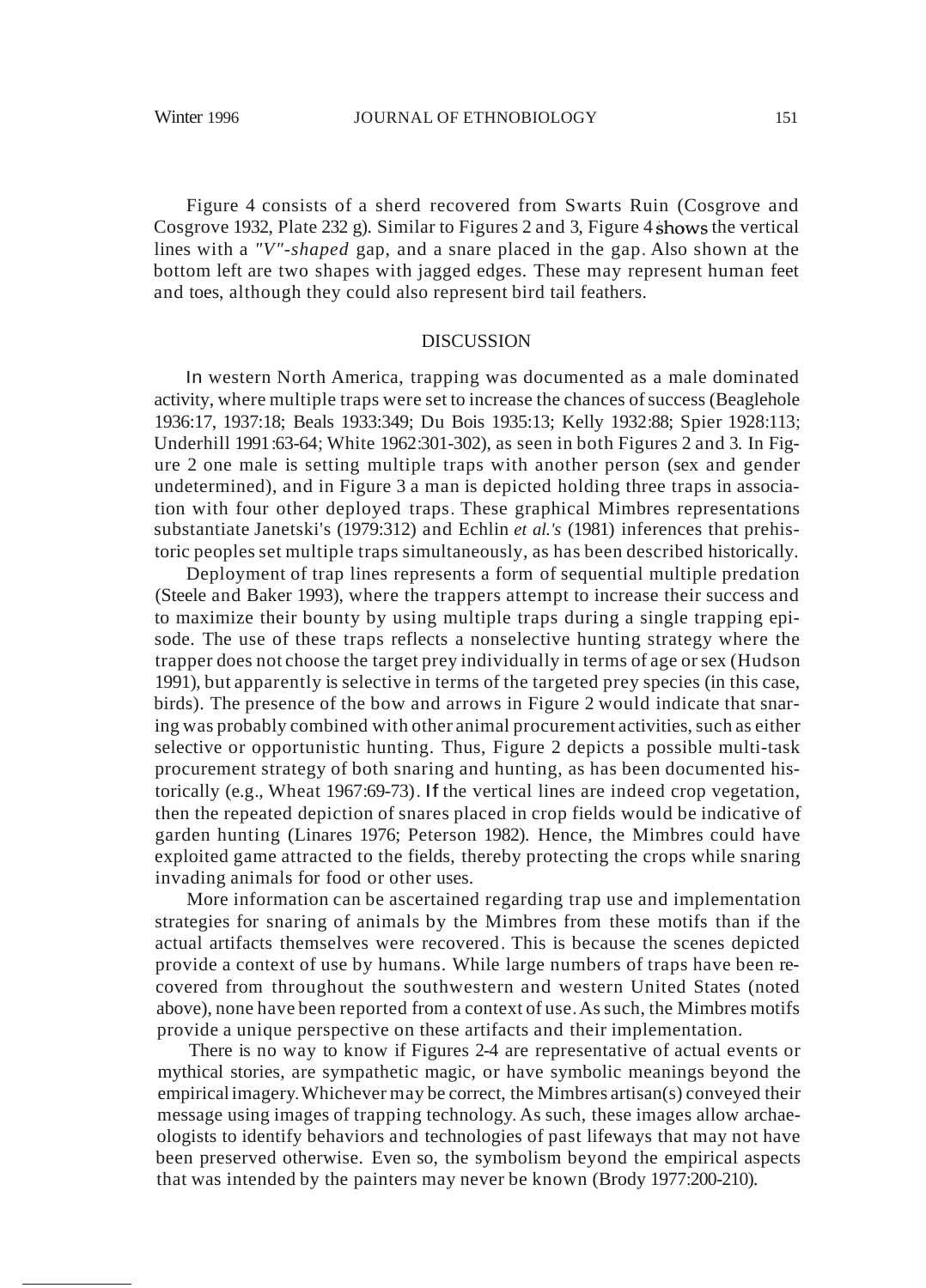#### **SUMMARY**

The technology and use of traps to capture small game is well documented historically in North America. Numerous prehistoric examples of traps have been recovered from cave or rockshelter contexts. Little direct information, however, regarding trap deployment strategies has been ascertained from these finds. Three Classic Mimbres painted bowl motifs provide prehistoric confirmation of these trapping strategies and, in one case, additional subsistence information.

Mimbres snare trap motifs depict the simultaneous use ofseveral traps to capture multiple game. This trapping strategy has been described ethnographically and is supported indirectly in prehistory through the archaeological recovery of stored snare bundles suggestive of trap lines. In addition, two of the depicted trappers are identifiable as male. This matches ethnographic accounts and provides the prehistoric documentation of the trappers' gender that has not been substantiated through other archaeological work.

The motifs described here also provide insight into trapping technology, selective and nonselective hunting, and illustrate a method of animal procurement used by the Mimbres. Using archaeological evidence, it would have been difficult to positively identify trap line deployment strategy, the gender of the trappers, or other archaeologically obscure facets of trapping had it not been for the graphic depiction of the events by the Mimbres pottery painters.

#### ACKNOWLEDGEMENTS

Johnny W. Byers, Suzanne K. Fish, Bryan Scott Hockett, Joel C. Janetski, Paul E. Minnis, Elizabeth J. Reitz, and Laurel and Paul Thornburg provided comments and suggestions on an earlier draft. The Maxwell Museum of Anthropology at the University of New Mexico graciously provided repeated access to the Mimbres pottery photo archives housed at that facility.

#### LITERATURE CITED

- AIKENS, C. MELVIN. 1993. Archaeology of Oregon. U.S. Department of the Interior, Bureau of Land Management, Portland, Oregon.
- ANELL, BENGT. 1960. Hunting and Trapping Methods in Australia and Oceania. Studia Ethnographica Upsaliensia 18.
- $---$  . 1969. Running Down and Driving of Game in North America. Studia Ethnographica Upsaliensia 30.
- ANYON, ROGER, PATRICIA A. GILMAN, STEVEN A. LEBLANC. 1981. A Reevaluation of the Mogollon-Mimbres Archaeological Sequence. The Kiva 46(3):209-225.
- ANYON, ROGER and STEVEN A. LEBLANC. 1980. The Architectural

Revolution of Mogollon-Mimbres Communal Structures. The Kiva 45(4):253-277.

- BEAGLEHOLE, EARNEST. 1936. Hopi Hunting and Hunting Ritual. Pp. 3-26 *in* Yale University Publications in Anthropology, No.4. Yale University Press, New Haven.
- - 1937. Notes on Hopi Economic Life. Pp. 5-88 *in Yale* Uni versi ty Publications in Anthropology 15. New Haven, Connecticut.
- BEALS, RALPH L. 1933. Ethnology of the Nisenan. University of California Publications in American Archaeology and Ethnography 31 :335-414.
- ---.1943. The Aboriginal Culture of the Cáhita Indians. University of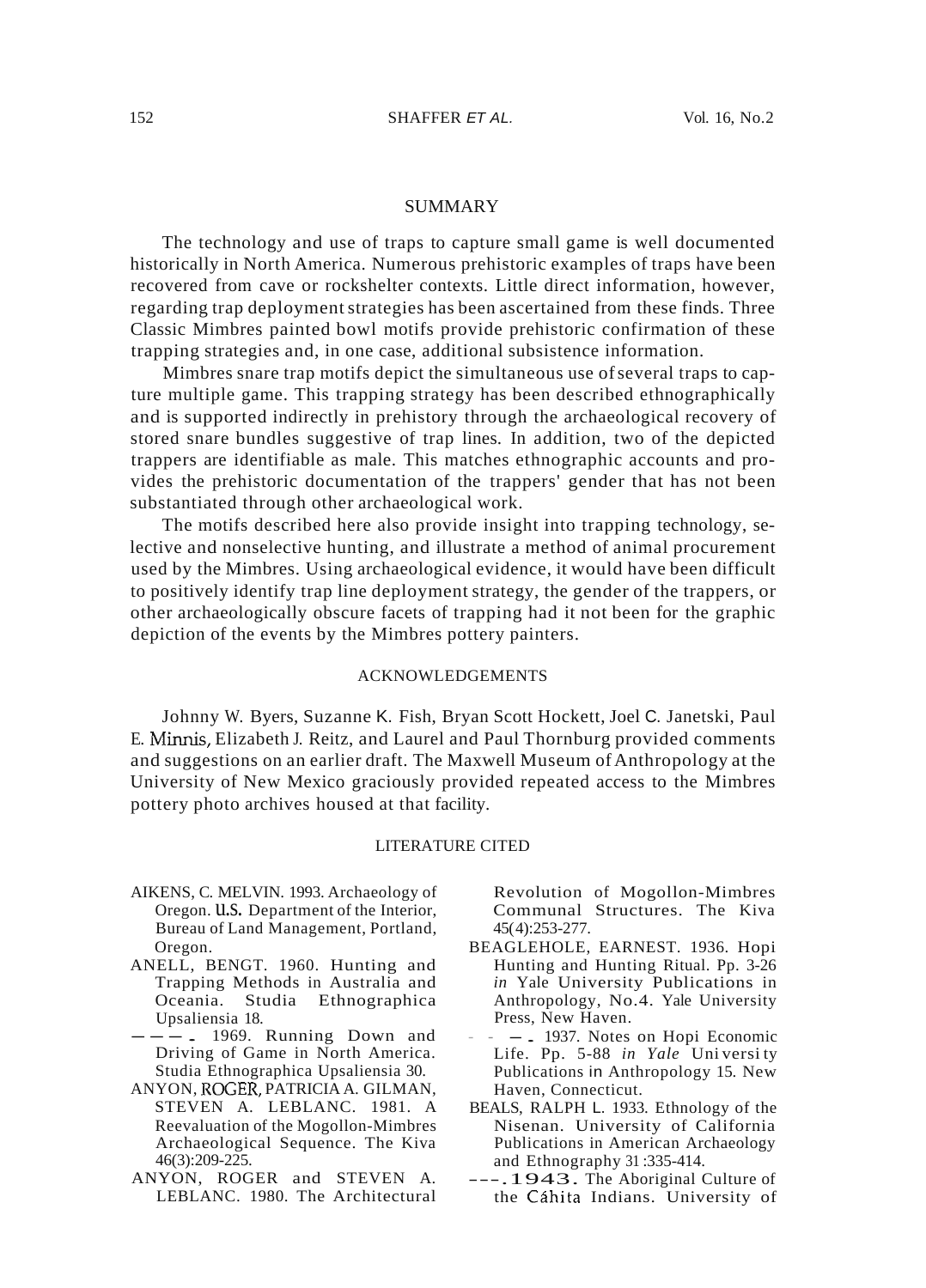California Press, Berkeley.

- BENNETT, WENDELL C., and ROBERT M. ZINGG. 1935. The Tarahumara: An Indian Tribe of Northern Mexico. University of Chicago Press, Chicago.
- BRODY,J. J. 1977. Mimbres Painted Pottery. University of New Mexico, Albuquerque.
- ---.1983. Mimbres painting. Pp. 69- 125 *in* Mimbres Pottery: Ancient Art of the American Southwest, J. J. Brody, CatherineJ. Scott, and StevenA. LeBlanc (editors). Hudson Hill Press, New York.
- CARR, PAT. 1979. Mimbres Mythology. Southwestern Studies Monograph No. 56, University of Texas, El Paso.
- COON, CARLTON S. 1971. The Hunting Peoples. Nick Lyons Books, New York.
- COSGROVE, C. B. 1947. Caves of the Upper Gila and Hueco Areas in New Mexico and Texas. Papers of the Peabody Museum of American Archaeology and Ethnology, Vol. 24. Harvard University, Cambridge, Massachusetts.
- COSGROVE, H. S. and C. B. COSGROVE. 1932. The Swarts Ruin: A Typical Mimbres Site in Southwestern New Mexico. Papers of the Peabody Museum of American Archaeology and Ethnology, Vol. 15. Cambridge, Massachusetts.
- CRIMMINS, COL. M. L. 1930. Some Indian illustrations prehistoric and historic. Bulletin of the Texas Archeological and Paleontological Society 2:69-75.
- CUSHING, FRANK HAMILTON. 1920. Zuni Breadstuff. Indian Notes and Monographs, Vol. 8. Museum of the American Indian, Heye Foundation, New York.
- DU BOIS, CORA. 1935. Wintu ethnography. University of California Publications in American Archaeology and Ethnography 36:1-148.
- ECHLIN, DONALD R., PHILIP J. WILKE, and LAWRENCE E. DAWSON. 1981. Ord Shelter. Journal of California and Great Basin Anthropology 3(1):49-68.
- ELSTON, ROBERT G. 1986. Prehistory of the western area Pp. 141-148 *in* Handbook of North American Indians: Great Basin, Vol. 11. W. L. d' Azevedo (edi tor). Smi thsonian Insti tu tion, Washington, D.C.
- FEWKES, JESSE WALTER. 1989a [1914]. The Mimbres Art and Archaeology.

Smithsonian Miscellaneous Collections, Vol. 63, No. 10. 1989 reprint, Avanyu Publishing, Albuquerque, New Mexico.

- $---$ . 1989b [1923]. Designs on Prehistoric Pottery from the Mimbres Valley, New Mexico. Smithsonian Miscellaneous Collections, Vol. 74, No. 6. 1989 reprint, Avanyu Publishing, Albuquerque, New Mexico.
- ..1989c [1924]. Additional Designs on Prehistoric Mimbres Pottery. Smithsonian Miscellaneous Collections, Vol. 76, No.8. 1989 reprint, Avanyu Publishing, Albuquerque, New Mexico.
- FOWLER, DON D. 1963. 1961 Excavations, Harris Wash, Utah. Glen Canyon Series 19, University of Utah Anthropological Papers, Vol. 64. Salt Lake City, Utah.
- FOWLER, CATHERINE S. 1986. Subsistence. Pp. 64-9 *in* Handbook of North American Indians: Great Basin, Vol. 11, W. L. d'Azevedo (editor). Smithsonian Institution, Washington, D.C.
- GILMAN, PATRICIA A. 1987. Architecture as artifact: pit structures and Pueblos in the American Southwest. American Antiquity 52(3):538-564.
- GILMORE, HARRY W. 1953. Hunting habits of the Nevada Paiutes. American Anthropologist 55:148-153.
- GUERNSEY, SAMUEL JAMES and ALFRED VINCENT KIDDER. 1921. Basket-Maker Caves of Northeastern Arizona. Papers of the Peabody Museum of American Archaeology and Ethnology, Vol. 8, No.2. Cambridge, Massachusetts.
- GUNNERSON, JAMES H. 1959. 1957 Excavations, Glen Canyon Area. University of Utah Anthropological Papers, No. 43, Glen Canyon Series, No. 10. Salt Lake City, Utah.
- HUDSON, JEAN. 1991. Nonselective small game hunting strategies: an ethnoarchaeological study of Aka Pygmy sites. Pp. 105-120 *in* Human Predators and Prey Mortality, Mary C. Stiner (editor). Westview Press, Boulder, Colorado.
- JANETSKl, JOEL C. 1979. Implications of snare bundles in the Great Basin and Southwest. Journal of California and Great Basin Anthropology 1:306-321.<br>- \_\_\_\_\_\_\_. 1980. Wood and reed artifacts. Pp.
- 75-95 *in* Cowboy Cave, J. D. Jennings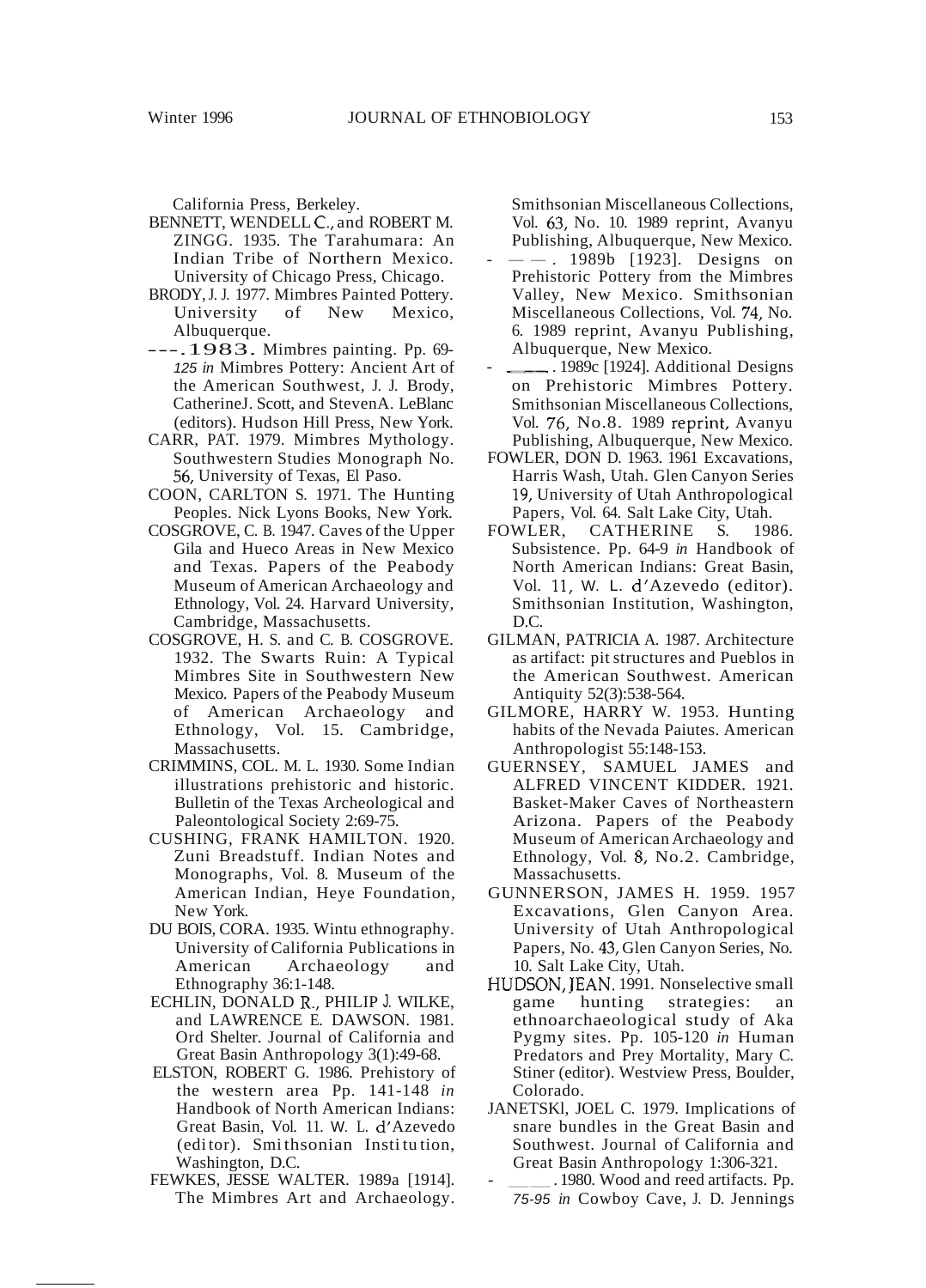(editor). Un iversity of Utah Anthropological Papers, No. 104.

- KABOTIE, FRED. 1982. Designs from the Ancient Mimbrenos with Hopi Lnterpretation, 2nd edition. Northland Press, Flagstaff, Arizona.
- KELLY, ISABELT. 1932. Ethnography of the Surprise Valley Paiute. University of California Publications in American Archaeology and Ethnology 31(3).
- KIDDER, ALFRED VINCENT and SAMUEL J. GUERNSEY. 1919. Archeological Explorations in Northeastern Arizona. Bureau of American Ethnology, Bulletin 65. Smithsonian Lnstitution, Washington, D. C.
- LAMBERT, MARJORIE F. and J. RICHARD AMBLER. 1961. A Survey and Excavation ofCaves in Hidalgo County, New Mexico. School of American Research, Sante Fe, New Mexico.
- LEBLANC, STEVEN A. 1983a. The Mimbres People. Thames and Hudson Ltd., London.
	- \_ \_ \_ . 1983b. The Mimbres Culture. Pp. 23-38 *in* Mimbres Pottery: Ancient Art of the American Southwest. Paul Anbinder (editor). Hudson Mills Press, New York.
- LINARES, OLGA F. 1976. Garden hunting in the American tropics. Human Ecology 4(4):331-349.
- LOEB, E. M. 1932. The Western Kuksu Cult. University of California Publications American Archaeology and Ethnology 33:1-138.
- $-$ . 1933. The Eastern Kuksu Cult. Uni versity of California Publications American Archaeology and Ethnology 33:139-232.
- LOUD, LLEWELLYN L. and MARK R. HARRINGTON. 1929. Lovelock Cave. University of California Publications in American Archaeology and Ethnology, Vol. 25, No. 1. University of California Press, Berkeley.
- MCKENNEN, R. 1935. Hunting. Pp 61-76 *in* Walapai Ethnography, A. L. Kroeber (editor). Memoirs of the American Anthropological Association, No. 42. Menasha, Wisconsin.
- MORRIS, ELIZABETH ANN. 1980. Basketmaker Caves in the Prayer Rock District, Northeastern Arizona. Anthropological Papers of the

University of Arizona, No. 35 . University of Arizona Press, Tucson.

- MOULARD, BARBARA. L. 1984. Within the Underworld Sky: Mimbres Ceramic Art in Context. Twelve Trees Press, Pasadena, California.
- OLSEN, SANDRA L. and JOHN W. OLSEN. 1996. An analysis of faunal remains from Wind Mountain. Appendix 8 *in* Mimbres Mogollon Archaeology : Charles C. Di Peso's Excavations at Wind Mountain, Anne L Woosley and Allan J. McIntyre (editors). Amerind Foundation, Inc., Archaeology Series No. 10. University of New Mexico Press, Albuquerque.
- OSWALT, WENDELL. H. 1976. An Anthropological Analysis of Food-Getting Technology. John Wiley & Sons. New York.
- PENNINGTON, C. W. 1963.The Tarahumar of Mexico: Their Environment and Material Culture. University of Utah Press, Salt Lake City.
- PETERSON, JEAN TRELOGGEN. 1982. The effect of farming expansion on hunting. Philippine Sociological Review 30:33-50.
- POWELL, SUSAN JOAN. 1977. Changing subsistence patterns as reflected in faunal remains from the Mimbres River area, New Mexico. Unpublished MA research paper on file with James Hill, Department of Anthropology, University of California, Los Angeles.
- RADIN, PAUL. 1923. The Winnebago Tribe. Thirty-Seventh Annual Report of the Bureau of American Ethnology, Smithsonian Institution, Washington, D.C.
- REAGAN, ALBERT B. 1919-1921. Hunting and fishing of various tribes of Indians. Kansas Academy of Science, Transactions 30:443-448.
- SCHELLBACH, LOUIS, III. 1927. Ancient bundles of snares from Nevada . Indian Notes and Monographs 4(3):232-240.
- SHAFER, HARRY J. 1982a. Classic Mimbres Phase households and room use patterns. The Kiva 48(1-2):17-37.
- \_\_\_. 1982b. Prehistoric agricultural climax in southwestern New Mexico: The Classic Mimbres Phase. Pp. 3-15 *in* Southwestern Agriculture: Pre-Columbian to Modern, Henry C. Dethloff, and Irvin M. May, Jr. (editors).